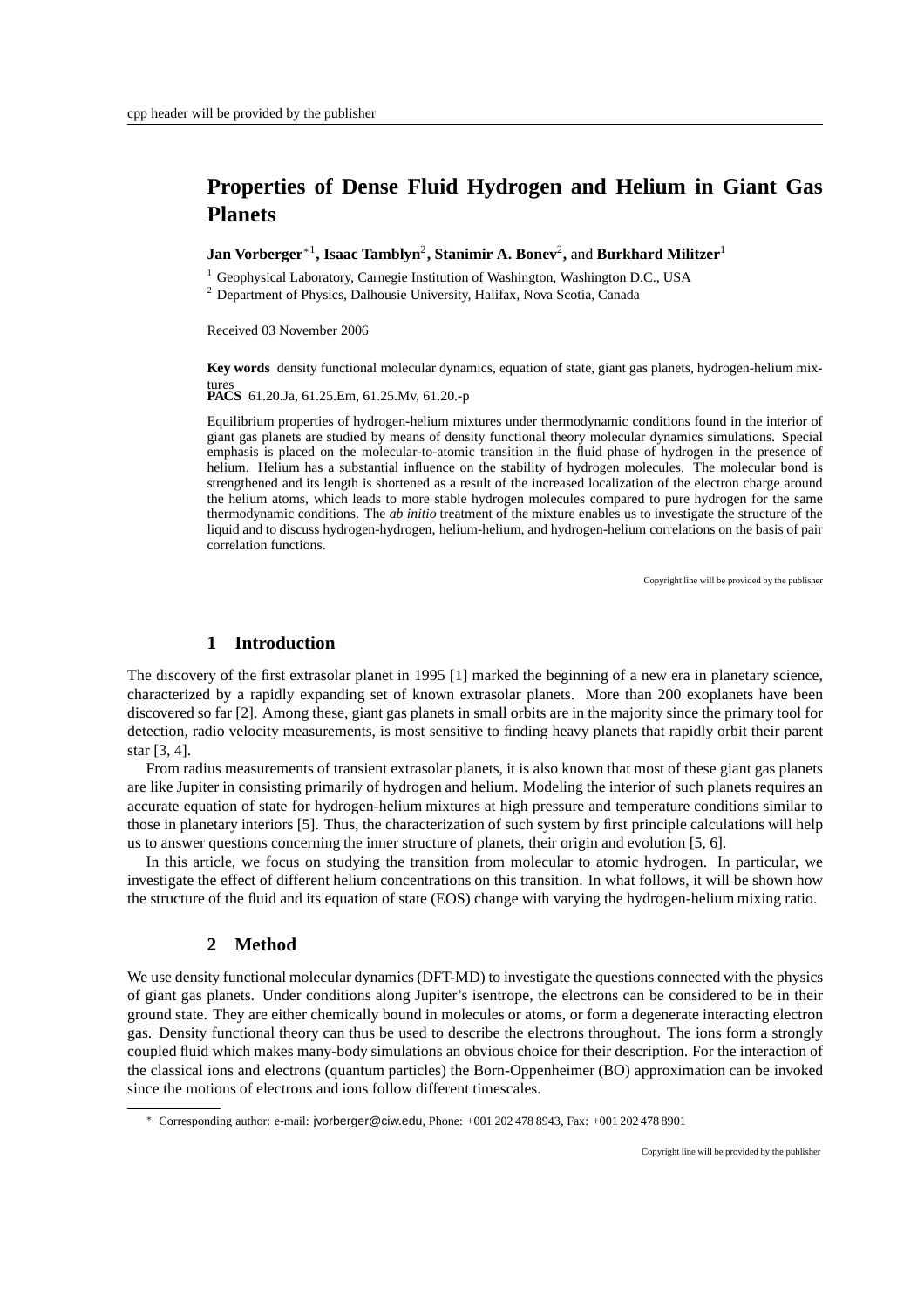

**Fig. 1** View of the simulation cell of a DFT-MD simulation. Hydrogen and helium nuclei are represented by small and large spheres, respectively, and electron density isosurfaces are drawn. In these plots, the mixing ratio is  $x = 0.5$ , and the temperature is 4000 K. The density corresponds to a)  $r_s = 2.4$  (0.3 g/cm<sup>3</sup>) at pressure of 8 GPa, and b)  $r_s = 0.9$  (5.5 g/cm<sup>3</sup>) at pressure of 3800 GPa. These conditions correspond to a molecular phase and to a metallic regime of fluid hydrogen, respectively.

The results presented here are obtained using the CPMD code [7]. We use simulations cells with 128 electrons and the corresponding number of ions, and periodic boundary conditions. The forces acting on the ions are provided by DFT calculations within generalized gradient approximation (GGA) for the electrons in the Coulomb field of the ions. We use Troullier Martin norm-conserving pseudopotentials for the electron-ion interactions [9]. To check for finite-size effects, calculations with supercells ranging from 54 to 250 atoms are carried out, but give no significant change in the results ( $\lt 2\%$  in pressure for supercells with 128 or more particles). We have also performed simulations with different number of k points (1 to 512) to sample the Brillouin zone, and it was confirmed that a single k point already gives converged results for the supercells and conditions used here. Recently, it was shown that in high pressure water effects arising from the treatment of the electrons at their true temperature instead of in the ground state can be important for the dynamics of the system [10]. Therefore, special attention was given to the effects arising from a finite electron temperature. We have performed additional DFT-MD simulations with the VASP code using the finite temperature Mermin functional to model the influence of thermal occupation of electronic states [11]. For Jupiter's mixing ratio of  $x = N_{He}/(2N_H + N_{He}) = 0.14$ almost no difference could be detected at relevant temperatures in the metallic regime (less than half a percent deviation).

### **3 Equation of State and Structure of the Hydrogen-Helium Fluid**

Figure 1 displays snapshots of the simulation cell during runs for two different situations. In Fig. 1a) the molecular fluid at low density ( $r_s = 2.4$ ) is characterized by larger distances between the molecules and by electronic densities concentrated around the nuclei. Such a molecular fluid can be found in the outer mantle regions of Jupiter. The physical system reminiscent to the inner mantle of Jupiter, shown in Fig. 1b), can be characterized as a metallic fluid. The density is much higher, molecules are dissociated as a result of the increased pressure. The electrons are delocalized as a result of the Pauli exclusion principle and form an electron cloud that extends through the simulation cell.

For given temperature and density conditions, which of the two described phases can be found, namely, molecular or atomic/metallic, depends strongly on the helium concentration. Moreover, the helium fraction plays a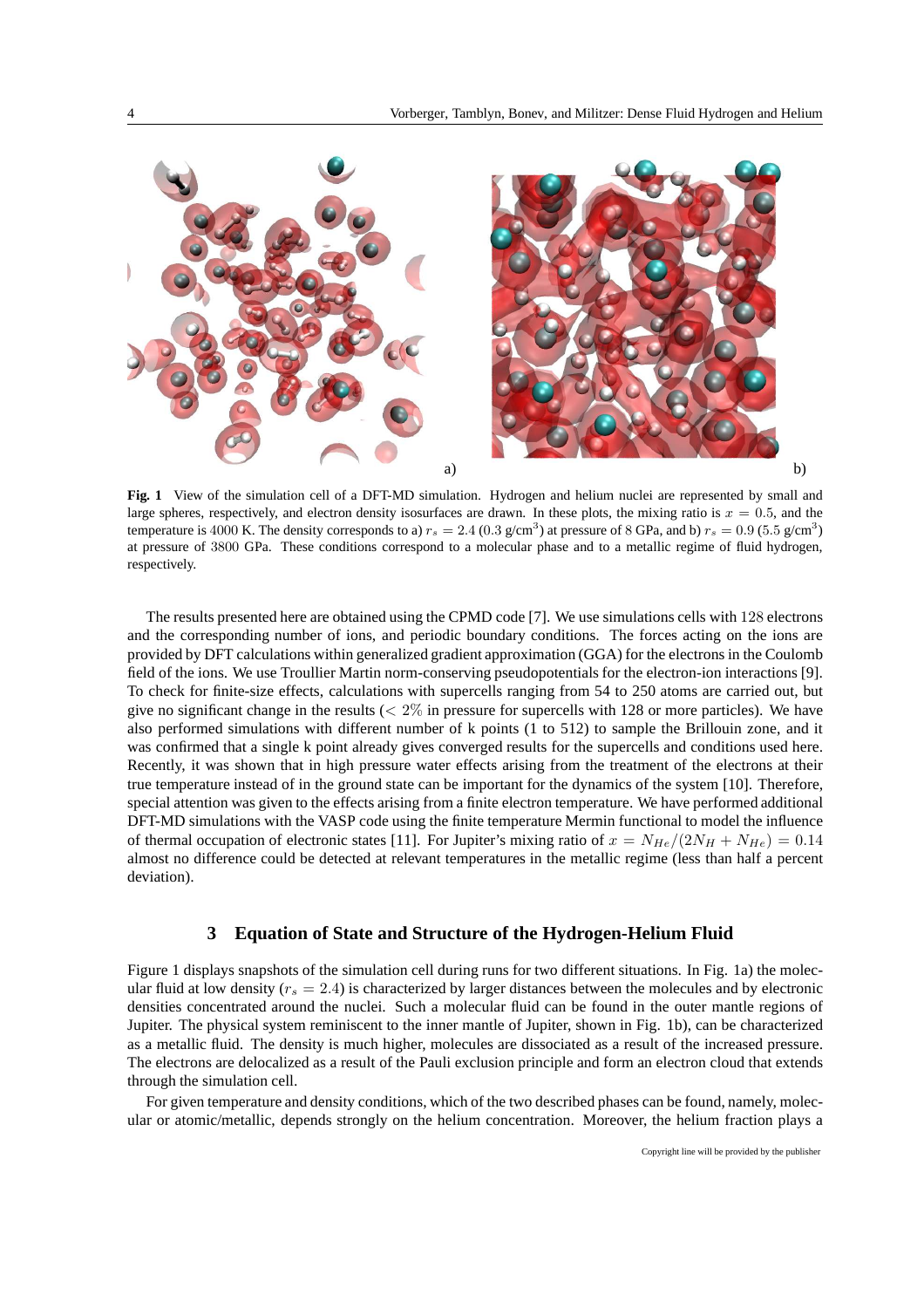

**Fig. 2** Pair correlation functions at a temperature of 3500 K across the molecular-atomic transition for various densities and mixing ratios. The three rows of graphs show the hydrogen-hydrogen, hydrogen-helium, and helium-helium pair correlation functions. Here,  $g(r)_{H-H}$  was multiplied by the concentration of hydrogen atoms so that the area under the peak at  $r =$ 0.75 A corresponds to the fraction of molecules in the fluid. In each graph, simulations for different mixing ratios have been combined: pure hydrogen ( $x = 0$ ), hydrogen and helium for Jupiter's mixing ratio ( $x = 0.14$ ), a fluid with as many helium atoms as hydrogen molecules ( $x = 0.5$ ), and pure helium ( $x = 1$ ). The columns show results from different electronic densities (given in terms of the Wigner Seitz parameter  $r<sub>s</sub>$ ), for which different mixing ratios have been compared.

crucial role in how the mixture transforms from the molecular to the atomic phase with increasing temperature or pressure.

Changes in the structure of the fluid, i.e., the transition from a molecular to a metallic fluid may be discussed in terms of the pair correlation function (PCF)

$$
g(r) = \frac{V}{N(N-1)} \left\langle \sum_{i \neq j} \delta(r - |r_{ij}|) \right\rangle \frac{1}{4\pi r^2} . \tag{1}
$$

Pair correlation functions for different types of nuclei are shown in Fig. 2. We discuss the changes in the pair correlations with respect to density at a constant temperature of 3500 K. Let us first comment on the hydrogenhydrogen pair correlations in pure hydrogen. A pronounced peak at about  $r = 0.75$  Å demonstrates the presence of molecules in the fluid. These pair correlations are normalized so that the area under the molecular peak gives the number of molecules found in the fluid. The dissociation degree can thus be extracted either by integrating over the PCF or by invoking a distance criterion for two hydrogen atoms. Table 1 reports degrees of dissociation that where derived by analyzing the MD trajectories using the distance criterion and a minimum molecular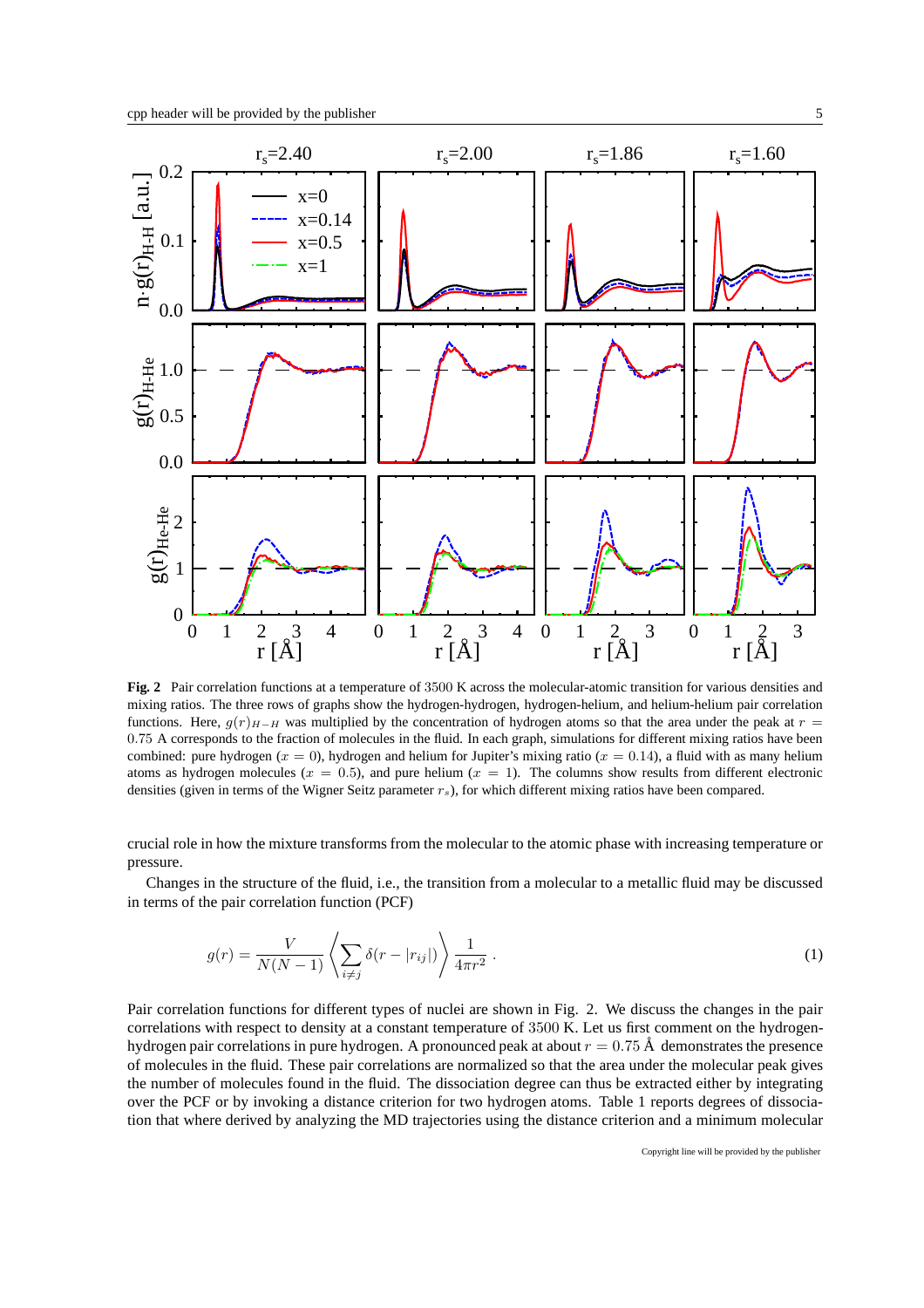|          | $r_s = 2.40$      | $r_s = 2.00$       | $r_s = 1.86$       | $r_s = 1.60$       |
|----------|-------------------|--------------------|--------------------|--------------------|
| $x=0.0$  | $8.9 \pm 0.1$ GPa | $25.5 \pm 0.1$ GPa | $38.5 \pm 0.3$ GPa | $89.4 \pm 0.2$ GPa |
|          | 0.94              | 0.38               | 0.20               | 0.05               |
| $x=0.14$ | $8.5 \pm 0.1$ GPa | $24.1 \pm 0.2$ GPa | $38.4 \pm 0.2$ GPa | $90.8 \pm 0.3$ GPa |
|          | 0.98              | 0.38               | 0.43               | 0.09               |
| $x=0.5$  | $7.0 \pm 0.1$ GPa | $21.2 \pm 0.1$ GPa | $33.0 \pm 0.2$ GPa | $89.7 \pm 0.2$ GPa |
|          | 0.97              | 0.45               | 0.44               | 0.49               |
| $x=1.0$  | $5.3 \pm 0.1$ GPa | $14.7 \pm 0.1$ GPa | $22.5 \pm 0.1$ GPa | $65.0 \pm 0.1$ GPa |
|          |                   |                    |                    |                    |

**Table 1** Values for pressure (1st line) and fraction of atoms bound in molecules (2nd line) at various densities and mixing ratios at  $T = 3500$  K. These values belong to the pair correlation functions in Fig. 2.

lifetime of 10 vibrational periods of the isolated hydrogen molecule. The lifetime criteria leads to a decaying molecular fraction in the metallic regime, which would be overestimated based on the distance criterion alone.

A high peak followed by a minimum that approaches zero is a strong indication that the molecules are stable, for instance this is the case at  $r_s = 2.4$  for different values of x. Indeed, this can be confirmed by directly analyzing the number and lifetime of the molecules [14]. On the other hand, at high density ( $r_s = 1.6$ ,  $x = 0$ ), no isolated first peak can be identified and the shape of the PCF is typical for a correlated atomic liquid. The first row of Fig. 2 contains two additional graphs showing the pair correlations at densities and mixing ratios intermediate between the two extrema just discussed. In these cases, the molecular peak can still be identified but its height is reduced and it is widened so that the first minimum has a value greater than zero. A shape like this is caused by a mixture of atoms and molecules; where the definition of molecules here is somewhat ambiguous as they may have finite lifetimes.

Let us now discuss the influence of helium on the PCF. The general effect can be seen by comparing hydrogenhydrogen pair correlation functions at identical electronic densities and different helium fractions. More helium content in the mixture generally leads to a lower hydrogen dissociation. The presence of helium atoms thus stabilizes the hydrogen molecules and the effect of pressure to dissociate hydrogen molecules is partially suppressed. A more detailed analysis revealed that in mixtures of hydrogen and helium the bond length of the hydrogen molecule is shortened by about 6% [12, 14]. The influence of helium allows hydrogen molecules to exist in a parameter regime where otherwise pure hydrogen would be dissociated. The microscopic reason for this effect is the double charge of the helium nuclei binding two electrons. These electrons are bound stronger than the electrons in a hydrogen molecule and are more localized, which has profound effects on the high pressure properties of the fluid [13]. In the mixture, atoms and molecules can be packed more closely before electronic wavefunctions begin to overlap. When molecules are compressed and wave functions begin to overlap, their localization increases because of the exclusion principle, which means larger kinetic energy. But the kinetic and potential energies scale differently with density, so eventually, it is energetically more favorable for the electrons to delocalize (lower kinetic energy, higher potential energy).

We also examine helium-helium (He-He) and hydrogen-helium (H-He) pair correlation functions extracted from the DFT-MD simulations. Both, He-He and H-He pair correlation functions show a finite probability for finding a neighboring atom only for distances larger than  $1.5 \text{ Å}$ . This value reflects the bigger radius of a helium atom compared to a hydrogen atom.

Hydrogen-helium correlations are similar to the continuous part of the hydrogen-hydrogen PCFs. Naturally, there is no molecular peak and significant contributions occur at distances larger than the first minimum of the hydrogen-hydrogen PCFs. Thereafter, similar weak short-range order expressed in oscillations around unity can be observed. There are only minor differences between hydrogen-helium correlation functions of different mixing ratios.

The correlations in the helium subsystem can be described as short-range hard sphere type interactions. Interestingly, the helium-helium pair correlations show a more pronounced first peak in the  $x = 0.14$  mixture than in the  $x = 0.5$  mixture and they again feature a slightly higher peak than the ones for pure helium. There is a bigger total number of hydrogen atoms present for a lower mixing ratio  $x$  at constant electronic density. Two hydrogen atoms or one hydrogen molecule have a bigger volume than one helium atom. The effective density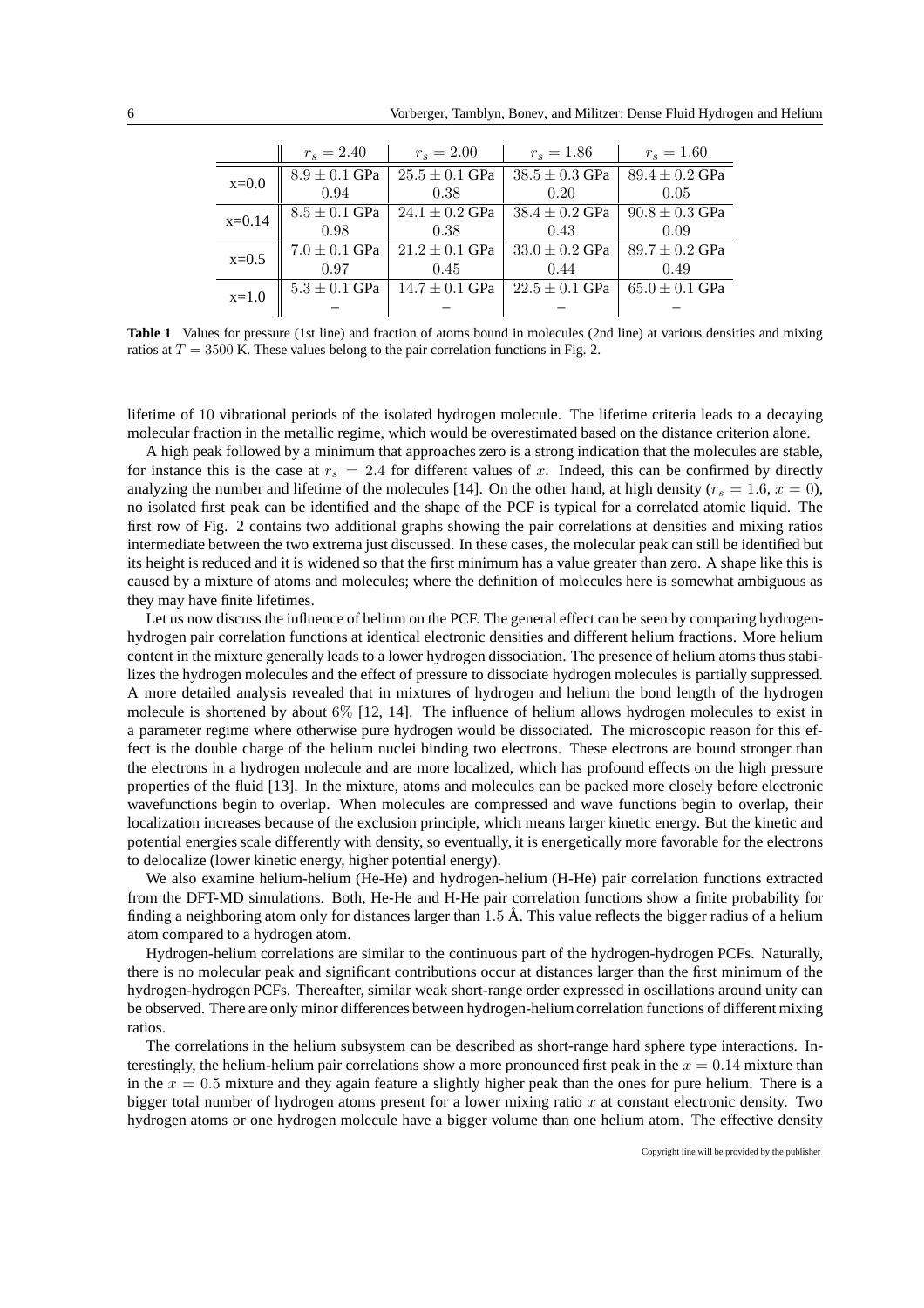

**Fig. 3** Pressure vs. temperature isochores for hydrogen, hydrogen-helium mixtures of various mixing ratios  $x$ , and helium for two different electronic density parameters  $r_s$ : a)  $r_s = 1.86$  corresponds to  $\rho = 0.42$  g/cm<sup>3</sup> in hydrogen, and b)  $r_s = 1.6$ corresponds to  $\rho = 0.67$  g/cm<sup>3</sup> in hydrogen.

for the helium atoms is thus higher in a mixture with less helium. This causes a general requirement to increased coordination among the atoms which in turn is reflected in the higher peak in the pair correlation. The effect of hydrogen on helium can be understood as the opposite of the effect of helium on hydrogen.

The observed structure in helium-helium and hydrogen-helium pair correlations illustrates the importance of the interaction between the subsystems and is an indication that the linear mixing rule is only a first approximation for describing mixtures [14].

Naturally, changes in the structure of the fluid have an effect on the equation of state (EOS) as presented in Fig. 3. The pressure isochores show some distinct features depending on the helium concentration. Since helium atoms are smaller than hydrogen molecules, one finds that at low temperature the pressure decreases substantially when hydrogen molecules are replaced by helium atoms at constant volume, which leaves the total electronic density unchanged. In pure hydrogen, the isochores exhibit a region with a negative slope  $dP/dT$   $\vert V \vert \leq 0$ . which is due to the delocalization of the electrons during the dissociation of hydrogen molecules. A higher helium fraction reduces the magnitude of the drop in pressure (e.g. for  $x = 0.14$ ) or even completely removes it  $(x = 0.5)$ . As a result, one finds that the  $P(T)$  curves for  $x = 0$ ,  $x = 0.14$ , and  $x = 0.5$  approximately converge in the dissociated regime. There, the pressure depends only little on the helium concentration because the (ideal) ionic pressure increase and the pressure decrease due to electronic delocalization depend inversely on the mixing ratio. Only for large helium concentration this cancellation effect does not occur anymore as the comparison with the  $x = 1$  curve shows.

Fig. 3 alone demonstrates temperature dissociation. By comparing the left and the right part of Fig. 3, it is possible to observe pressure dissociation, too. The region with negative slopes indicating molecular dissociation is shifted to smaller temperatures for higher densities. This means that, by increasing the density at constant temperature, one can transfer from a molecular fluid to an atomic fluid as well.

#### **4 Conclusion**

The structure of the fluid and the equation of state for hydrogen-helium mixtures were analyzed under conditions found in giant gas planets. We have considered the structural changes in the fluid during dissociation as function of density and helium concentration. DFT-MD proves to be an useful technique to study such questions and to obtain accurate equation of state data. Such data are needed in order to improve existing models for giant gas planets and answer longstanding question concerning their development and inner structure.

In particular, we find that helium plays a crucial role in affecting hydrogen dissociation both as a function of temperature and pressure. Hydrogen molecules are stable at higher temperatures and pressures in mixtures of hydrogen and helium than in pure hydrogen. The transition from the molecular to the atomic phase proceeds over